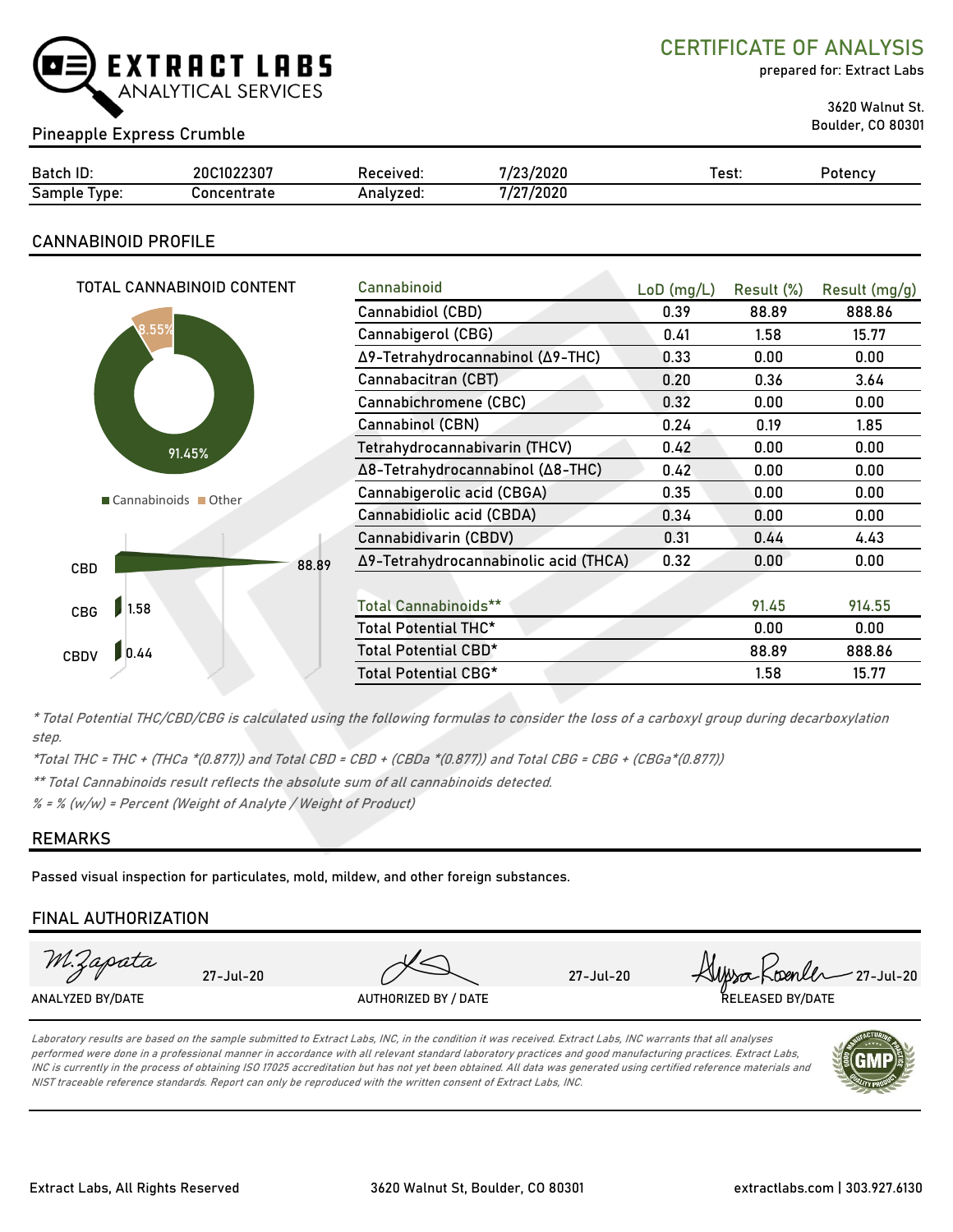

CERTIFICATE OF ANALYSIS

prepared for: Extract Labs

 3620 Walnut St. Boulder, CO 80301

### Pineapple Express Crumble

| Batch<br>n ID:  | 1022307<br>20 | teceived. | /2020          | Test: | Solvents<br>Residiial |
|-----------------|---------------|-----------|----------------|-------|-----------------------|
| Sample<br>'vpe. | `centrate     | Analyzed: | /29/2020<br>74 |       |                       |

### RESIDUAL SOLVENTS

| <b>SOLVENT</b>           | <b>REPORTABLE RANGE</b> | <b>RESULT (ppm)</b> |
|--------------------------|-------------------------|---------------------|
| Acetone                  | 100-1000                | 0.00                |
| Acetonitrile             | 100-1000                | 0.00                |
| Benzene                  | $0.2 - 4$               | 0.00                |
| <b>Butanes</b>           | 100-1000                | 0.00                |
| Ethanol                  | 100-1000                | 0.00                |
| <b>Ethyl Acetate</b>     | 100-1000                | 0.00                |
| Heptane                  | 100-1000                | 0.00                |
| <b>Hexanes</b>           | $6 - 120$               | 0.00                |
| <b>Isopropyl Alcohol</b> | 100-1000                | 0.00                |
| Methanol                 | 100-1000                | 0.00                |
| Pentane                  | 100-1000                | 0.00                |
| Propane                  | 100-1000                | 0.00                |
| Toluene                  | $18 - 360$              | 0.00                |
| Xylenes                  | 43-860                  | 0.00                |
|                          |                         |                     |

### REMARKS

Passed visual inspection for particulates, mold, mildew, and other foreign substances.

### FINAL AUTHORIZATION

M.Zapata

ANALYZED BY/DATE AUTHORIZED BY / DATE AUTHORIZED BY / DATE RELEASED BY/DATE

29-Jul-20 29-Jul-20  $\mu$  29-Jul-20  $\mu$  29-Jul-20

Laboratory results are based on the sample submitted to Extract Labs, INC, in the condition it was received. Extract Labs, INC warrants that all analyses performed were done in a professional manner in accordance with all relevant standard laboratory practices and good manufacturing practices. Extract Labs, INC is currently in the process of obtaining ISO 17025 accreditation but has not yet been obtained. All data was generated using certified reference materials and NIST traceable reference standards. Report can only be reproduced with the written consent of Extract Labs, INC.